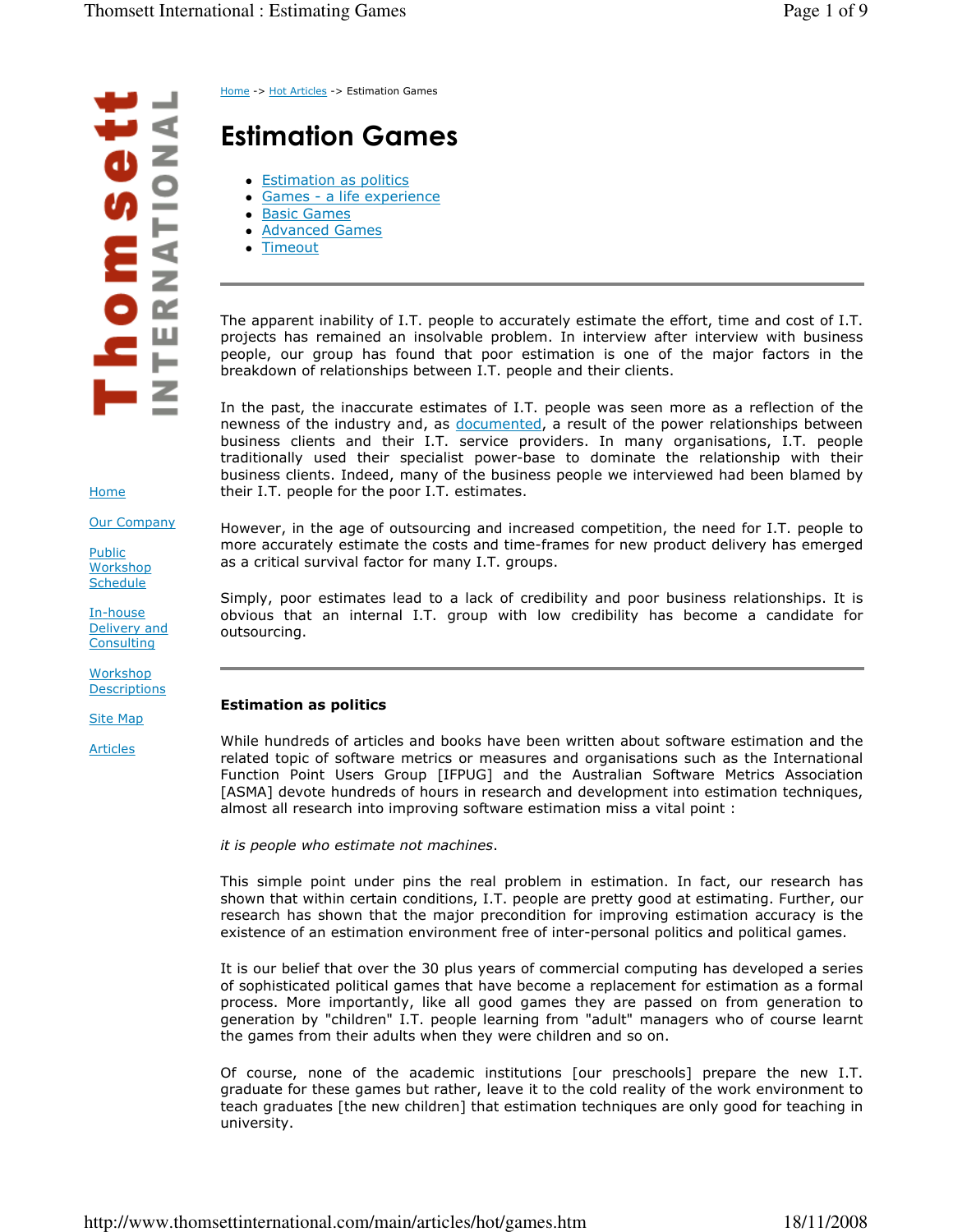The good news is that I.T. can estimate better. The bad news is that there are lifetimes of games and refining of games that have to be avoided to do this.

#### Games - a life experience

The introduction to estimation as a series of games begins long before people commence their computing careers. In fact, the concept of estimation as a game is introduced to all of us as children :

"Dad, could you please help me get this out of the cupboard?". "OK, sweetheart, I'll be there in five seconds".

Of course, the minute estimate is completely meaningless. In fact, the accuracy of the parent's estimate is probably inversely proportional to the importance of what Dad is doing at the time. It is not too long before most children recognise this and begin to play the estimate game back.

"Dad, could you please help me get this out of the cupboard?". "OK, sweetheart, I'll be there in five seconds". "OK, Dad, five seconds ... one, two, .." "Arrrgh ! Allright, sweetheart, I'm coming soon"

Of course, the kid's counting out the seconds results in Dad giving a much more realistic estimate... "soon". The lessons of estimation as a game have begun.

In our experience, there are a well-known series of games that are played as estimation. These fall into two broad categories :

Basic games - these are learnt first and are often the only games played by I.T. people. Most novices learn the basic games quickly ;

Advanced games - these cannot be learnt until the basic games are perfected. They are generally used by "expert" project managers. Often, they are hidden from the novices until they have survived and learnt the basic game.

## Basic Games

The following are the most well-known and practised of the basic game set :

#### Doubling and add some

I was taught this game in 1968 by Bob Smyth who, in those days, was the smartest person I had ever met. Simply, you figure out [however you can] what you think the task will take and then double it. So a 5 day task is quoted as a 10 day task.

Like all good games, I learnt the lesson of why you play when I submitted my first ever estimate to my big boss and he immediately halved it. Later, I realised there was a better version of this game. I quadrupled my initial estimate so then, when my boss halved it I still had double [which surprisingly I always needed]. Bob also showed me that by adding some float or fudge factor usually around 20 - 40 % if I was halved, I still had some slack up my sleeve [which surprisingly I also always needed].

Of course, the problem with this game is that everyone knows it why novice players are often caught out by bosses/clients who cut the estimate given by a novice by 3/4 when the novice has only doubled their bid. The other problem is that it never stops. In a version of bluffing as seen in poker, no one knows who has doubled or who have multiplied by eight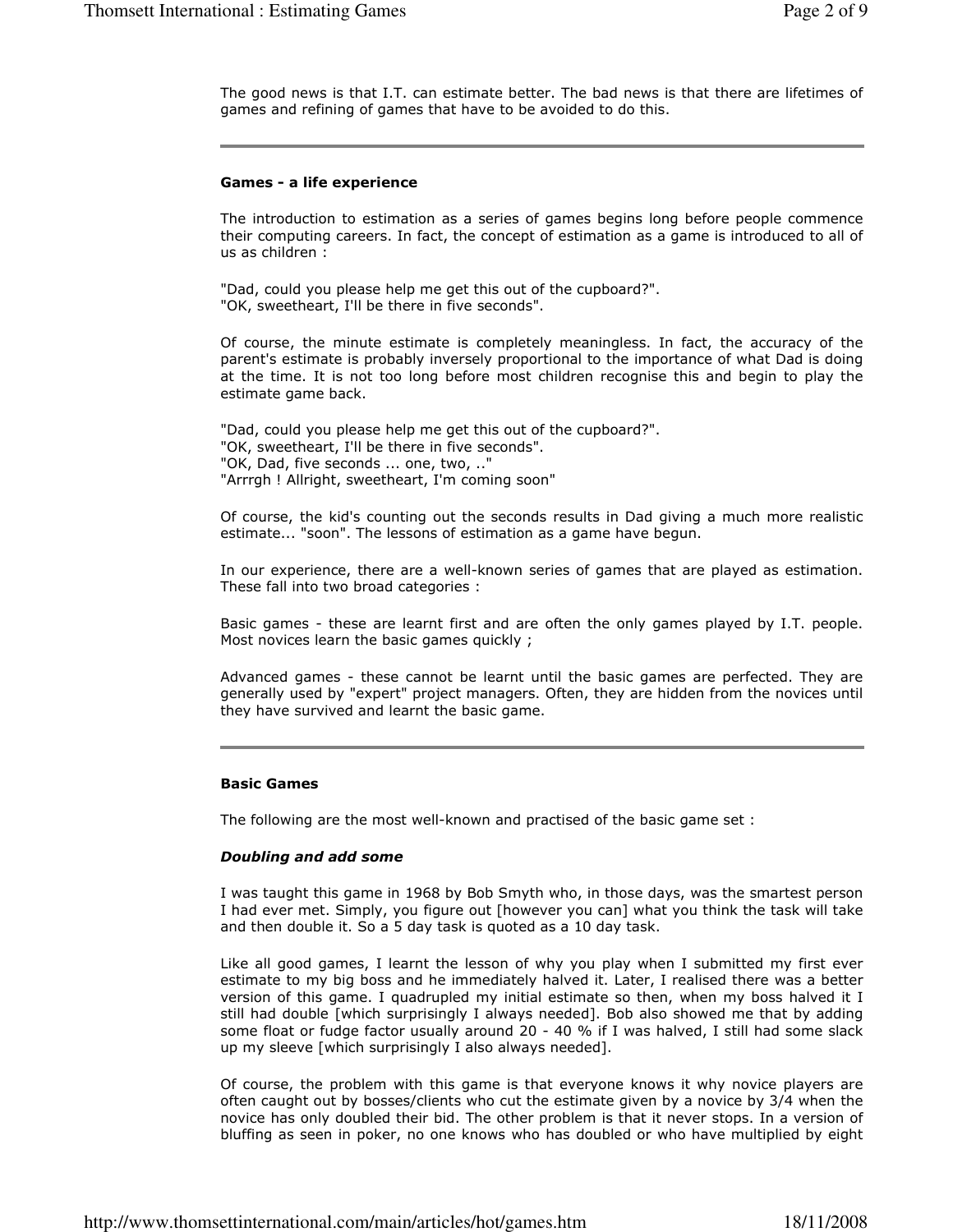and so on.

Much later, when I was researching material for project management, I found that time and motion studies in the 1950's had shown that the average lost time [meetings, waiting, talking and so on] in office work was around 50%. So the doubling game was based on some sound research.

#### Reverse Doubling Option

This is the reverse of the Doubling Game. Simply, the boss or client doubles the estimate that he or she is about to give management or business clients and informs the project manager or programmer analyst that the timeframe is half the timeframe that the boss has told the clients. By telling the team that the new system is required by January 1 when it is not really required until March 1, the boss has overridden any attempt by the team to double because he/she has already done it.

Then, when the team misses the January 1 deadline, the Double Dummy Spit game [see later] can be brought into play.

#### The Price is Right/Guess the number I'm thinking of

This game is a very interesting one as it builds on the lack of trust that underlies the Double and Add Some game. As discussed later, it is most powerful when used in conjunction with the Double Dummy Spit ploy.

The Price is Right game is always initiated by the boss or client and follows a wellstructured sequence.

Boss: Hi, Mary. How long do you think it will take to add some additional customer enquiry screens to the Aardvark System?

Here the boss or client is being very nice almost friendly.

Mary : Gee ..... I guess about 6 weeks or so.

Boss : WHAAAT!!!! That long!!! You're joking right?

• This hostile reaction by the boss is often supported by various negative body language signs such as noisy sucking-in of breath, furrowed forehead, hand slapping head, falling off the chair, etc.

Mary : Oh! Sorry. It could be done perhaps in 4 weeks.

• Here the analyst/programmer victim is now on the defensive and is trying to calm down their boss

Boss : 4 WEEKS??!??!? I don't know how XX is going to take that when they hear it's going to be 4 weeks.

• The invocation of XX [who is usually a very important person] is a classic use of the X Plus Game - see later.

Mary : Well, let me think ..... OK, I'll do it in 3 weeks.

Boss : Great. I'll let XX know.

The boss has won the game.

Now the serious problem with this game is that it is a brilliant example of Win/Lose. The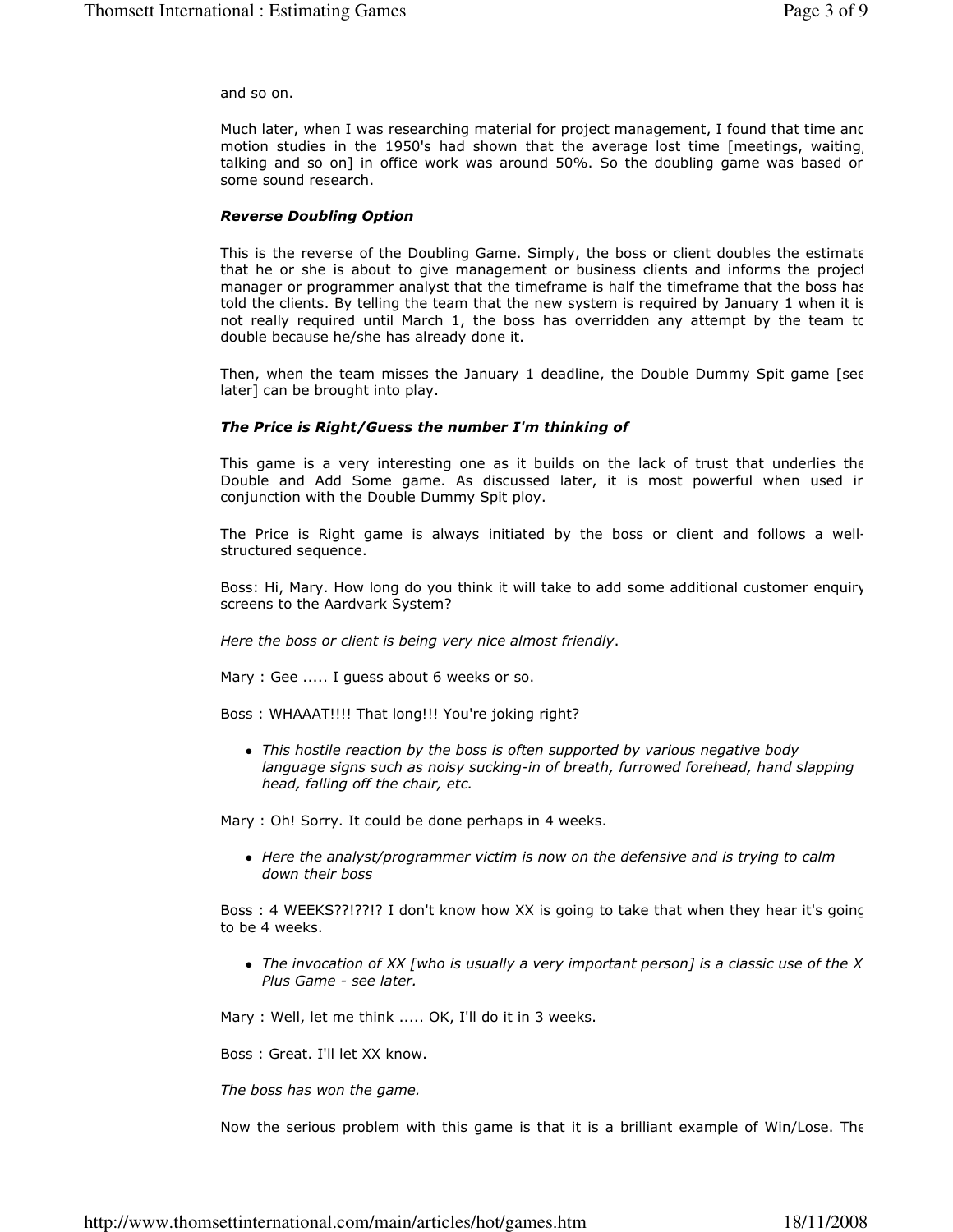reality is that the boss has already promised the client XX that the enhancement will be done in 3 weeks but the power of the game is to get the project manager or victim to guess the bosses estimate and then say the estimate [preferably in the presence of witnesses such as other team members]. Notice, it was Mary who said 3 weeks not the boss.

In effect, if the estimate is wrong then Mary is to blame as she said it. The boss who made the bad estimate is politically "in the clear" . This is a truly excellent game for bosses.

#### Double Dummy Spit

For international readers, this game's title comes from a wonderful Australian slang phrase - spitting the dummy. This phrase is drawn from the habit of babies who spit out their pacifiers or dummies when they get angry. So when someone says "Rob really spat the dummy at the meeting" it means Rob got really angry.

The Double Dummy Spit is a powerful addition to all estimating games and again follows  $\epsilon$ very predictable pattern.

Boss : Well, Mary, it has been 3 weeks. Are the new Aardvark screens finished?

Mary : Err.... not quite, boss.

Boss : @@##xxx%%% [censored]. You mean its NOT finished? WHAT AM I GOING TO TELL XX. You have let me down and performance appraisals are coming up.....

The boss here is screaming, getting red in the face, drooling and is performing the first Dummy Spit.

Mary : Sorry, boss, I'm really sorry. I really tried.. I don't like letting you down. I worked 7 days a week and 10 hours a day. Sorry.

It is important in this game that Mary looks sheepish, apologises a

lot and generally does a lot of butt-kissing.

Boss : Well, Mary, we all make mistakes. So, how much longer do you need?

The Boss has calmed down - getting ready for the second Dummy Spit.

Mary : Another 2 weeks at the max.

If Mary is experienced she is ducking under her table at this point.

Boss : 2 WEEKS @@@##\$\$\$!!! [censored]

Second Dummy Spit.

#### The X Plus Game

This game is very important in all large organisations and is rooted in the hierarchical power base.

Basically, the person who is either requesting an estimate or informing the team of an estimate/deadline that has been already decided, invokes or blames someone who is "higher up" in the organisation for the fact that the pressure is being put on the team.

Boss : Look, people, I'm sorry to tell you that you have only 4 weeks to develop the new operating system but, Ms. Bigshot has demanded it by then.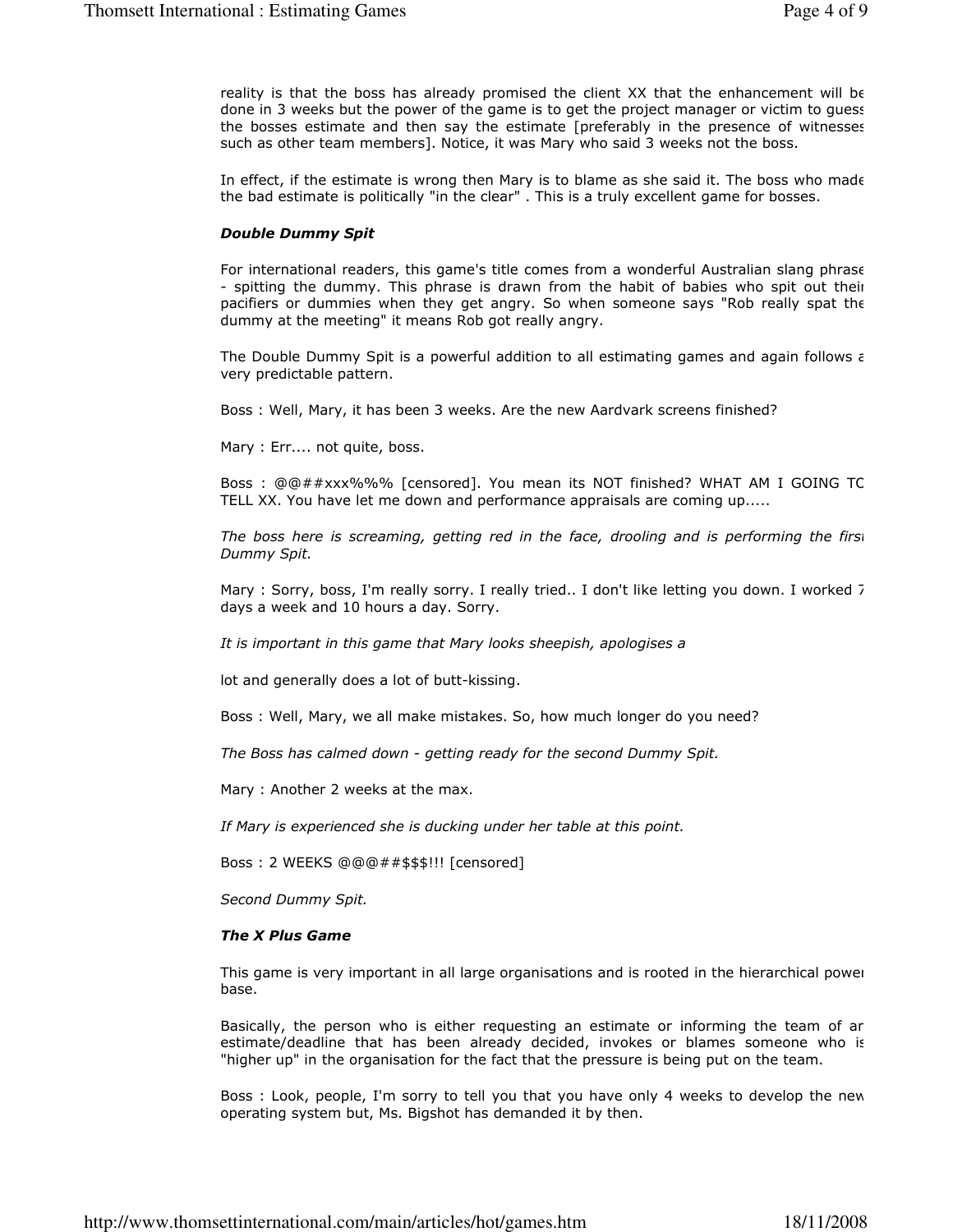The key to his game is that the Boss is a Level 22  $[X]$  and Ms Bigshot is a Level 32 and is much higher in the organisation [X Plus] than the boss.

It is our experience that the person who is the X Plus rarely has even been informed of or involved in the game. We reviewed a project that was in serious trouble trying to meet  $\varepsilon$ deadline "imposed" by the C.E.O. When we interviewed the C.E.O. he wasn't aware that the project even had a deadline and he didn't require one for the project! One of his managers had used him in the X Plus game.

## Spanish Inquisition

This is a very nasty little estimating game. The general form of this game is that a meeting is called to discuss some innocuous topic such as what cookies are to be bought for the coffee breaks. The underlying purpose of the meeting is to get the victim into a room with lots of witnesses to provide the peer-group pressure.

Boss : Thanks to all of you for coming. Well, we are here to discuss the cookie situation which has become very serious as our costs are too high for our business clients and they want increased productivity and lower fees. Oh! Before I forget. Mary, they have asked for more screens in the Aardvark System how long will it take you to develop them ?

Everyone in the meeting turns to look at Mary. Some are drumming their fingers on the table as they wait ...

Mary : Aargh ... about 6 weeks.

Having survived and mastered the basic estimating games, some I.T. people soon graduate to the more sophisticated and dangerous Advanced games.

## Advanced Games

The Advanced games are more powerful than the basic games but are also more dangerous. Use of Advanced estimation games have exposed some of our client organisations to serious financial and publicity problems. Most advanced games are used in combination with each other to increase their effectiveness.

## Low Bid/What are they prepared to pay

This game is a powerful extension to the Reverse Doubling game. It involves the project manager undertaking a series of estimates that reveal the new system requested by clients is very large and expensive [say \$10.000,000].

Suspecting that the \$10 million is going to be too much for the business group and wanting to undertake the project because it involves both a high organisation profile and interesting new technology, the project manager deliberately reduces the estimate to some number [say \$4 million] that he or she believes the business client will accept.

Then using the Gotcha game [see below], the project manager locks the clients intc spending another  $$6$  million [thus making up the  $$10$  million] either as funding for the usual "scope extensions" or by adding "enhancements" or "additional features".

The power of this game is its simplicity.

## Gotcha/Playing the Pokies

Psychological studies of gambling often refer to the way in which gamblers keep investing "good" money after "bad" in an attempt to make up losses. Playing Poker machines, you have put in \$50 dollars and then get a \$10 dollar pay-out which keeps you playing as you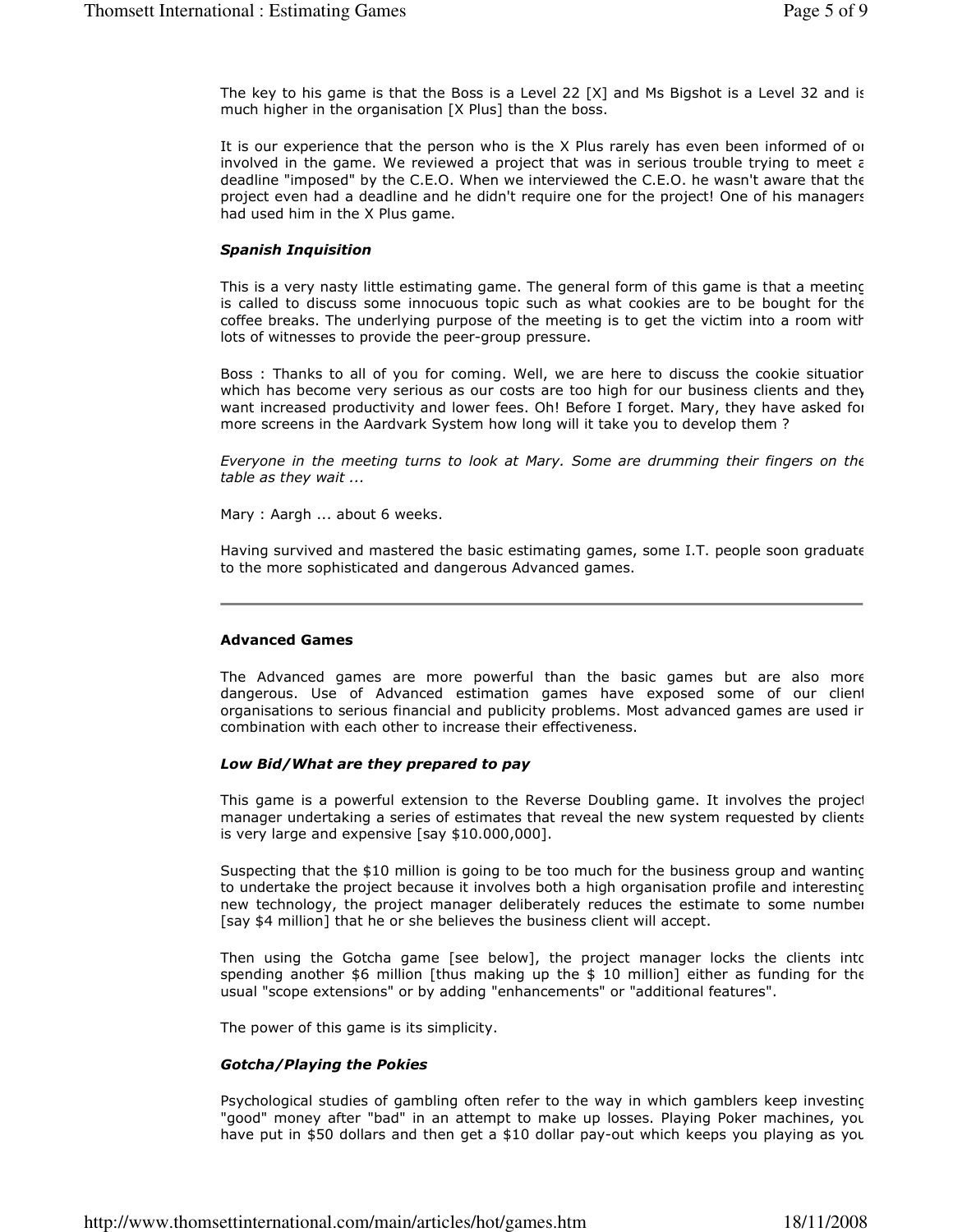spend another  $$50$  to get back your original  $$50$  which you have already lost. As all gooc gamblers know, there is a time to walk away.

The Gotcha game in estimation uses the same principle with great effect in most cases.

In our example of the Low Bid game above, I the business group having paid \$ 4 millior into the project with little to show for it is now faced with the Poker machine dilemma. Do they walk away from their investment or do they put another  $$6$  million in to get the system? While it doesn't seem smart, most groups will ante up the additional investment. After all, there are too many egos and too much emotional commitment in the project to date.

Extremely advanced estimation game players also learn that the best option when playing the Low Bid/Gotcha game is to delay telling the client that they need to spend additional money until the last moment and to repeat the process many times using smaller increments of \$1 million instead of a big \$ 4-6 million hit.

Client : Hello Project Manager, will my project be delivered next week as promised? After all you have been telling me that things have been going well for the past year and my  $$4$ million that I gave you has been used up.

P.M. : Well, I have some bad news and some good news.

Client: Uh huh. Give me the bad news.

P.M. : The bad news is that the system won't be ready next week.

Client: WHAAAT! \$\$#@@@!!!!!

Usually, the Double Dummy Spit game is played here.

P.M. : Wait. The good news is that things are going well and if you can find another \$ 1 million we will deliver in 2 months.

Client : Well I guess so... I don't have much choice do I?

Repeat until  $$6$  million is spent or project manager and/or client is fired - any way the client looses.

While many people would think that project managers playing this game get fired a lot, the reality is that many organisations recognise that the loss of a project manager can lead to serious project problems. Given that this game is played by experienced project managers, they are often too clever at political games to be fired.

## Smoke & Mirrors/Blinding with science

This advanced game is helped by the development of complex estimation techniques such as Boehm's COCOMO, Putnam's SLIM and Function Point techniques.

In effect, the project manager uses complex estimation models that are highly mathematical and complex. The raw estimating data is completely rubbish but the application of "scientific" technique makes the estimate appear professional and believable.

Client : How long will the Aardvarker System take ?

P.M. : Let me see. You have 22 External Inputs, 4 Logical Internal Files, 5 concatenated Enquiries ... hmm.. that's 8 by 24 plus 12 minus risk adjustment, add the Rayleigh Curve simulation, subtract because of the hole in the Ozone layer .... 50 weeks !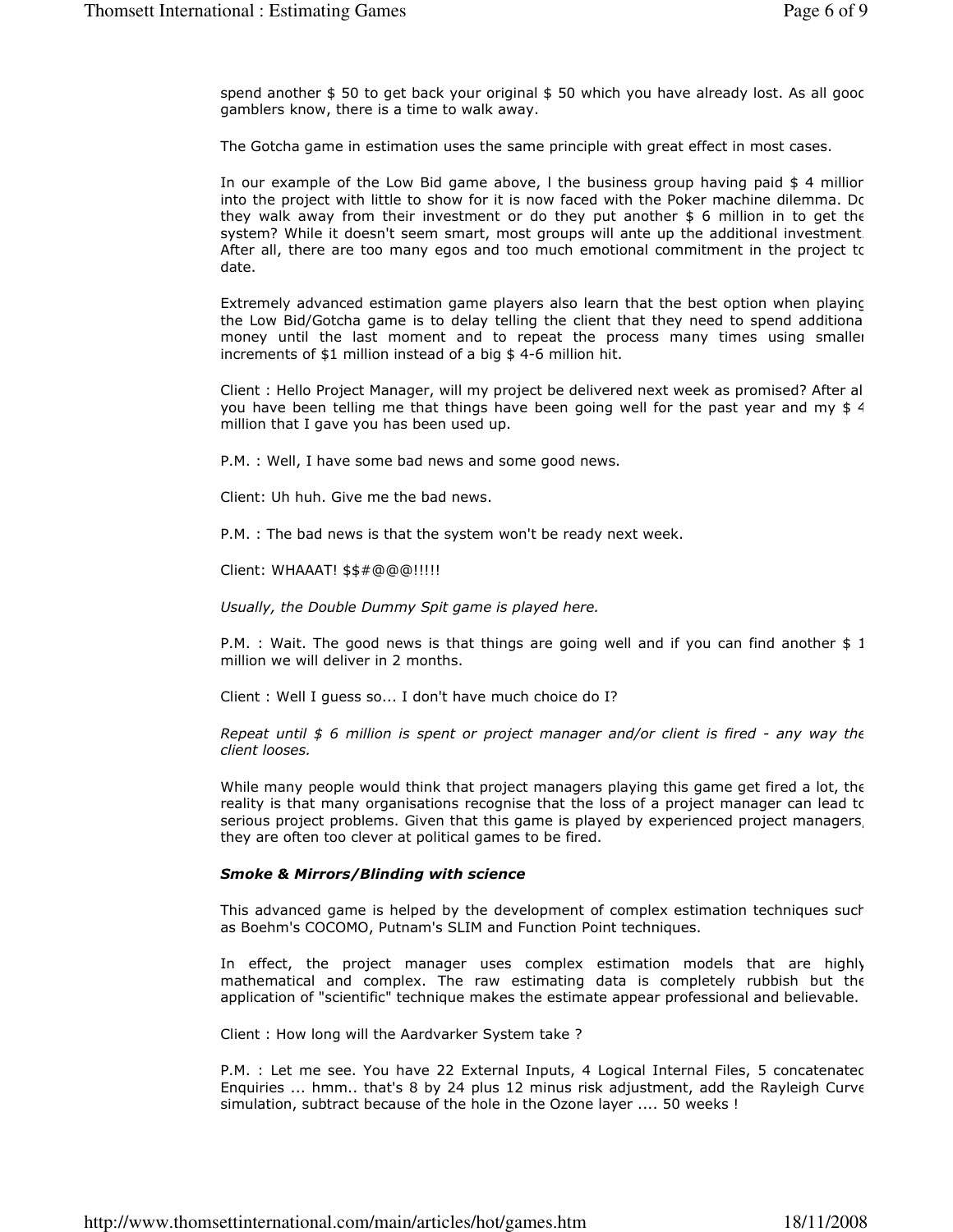Client : Awesome!

Of course, this game is helped if the calculations involve a massive mainframe simulation or better still, a GUI system on a powerful laptop.

Really advanced versions of the game involve another advanced game - false precision.

#### False Precision

This game is universal especially in the area of politics, statistics and opinion polling. In all political contests, the game of false precision is played and hidden by T.V. analysts.

T.V. Jock : In a survey today of voters, 25% said they would vote for the Larger Chicken Party and 22% said they would vote for the Smaller Pig Party . Also today, the Bureau of Numbers and Counting reported that 1,023,678 people were unemployed.

So after being exposed to this for all our viewing life, it is an easy game to learn and play.

Client : How long will the Aardvarker System take ?

P.M. : Let me see. You have 22.1 External Inputs, 4.8 Logical Internal Files, 5.001 concatenated Enquiries ... hmm.. that's 8.02 by 24.002 plus 12.4 minus risk adjustment, add the Rayleigh Curve simulation, subtract because of the hole in the Ozone layer .... 49 weeks, 1 day and 3 hours plus or minus 1 hour !

Client : Totally awesome!

Of course, readers will understand that at the time the "scientific" estimate was made not even the client clearly understood their own requirements.

#### Timeout

So, what are you to do when these games are being played on your project? The following are some strategies to deal with them. They may not always work and they are a bit risky. However, nothing is as risky as being responsible for a project where your estimates were completely manipulated through game playing.

#### Let's Play

The first thing is to learn to recognise them as games. Let's assume that your manager is applying pressure to you for an estimate using the Price is Right/Guess the Number game.

Manager : OK. How long do you think it will take ?

You : I guess about 6 weeks

Manager : WHAAAT. 6 weeks !!!

You : Wait - I know this game - it's the Price is Right game. I love it. After we play it, can we get back to estimating? How about 2 days ????

That at least should get the manager thinking as it is probable that he or she is even aware that they are playing the game - they learnt it years ago.

#### What Do YOU Think, Boss?

This is a very powerful game-stopper. When the boss tries to get you to estimate and then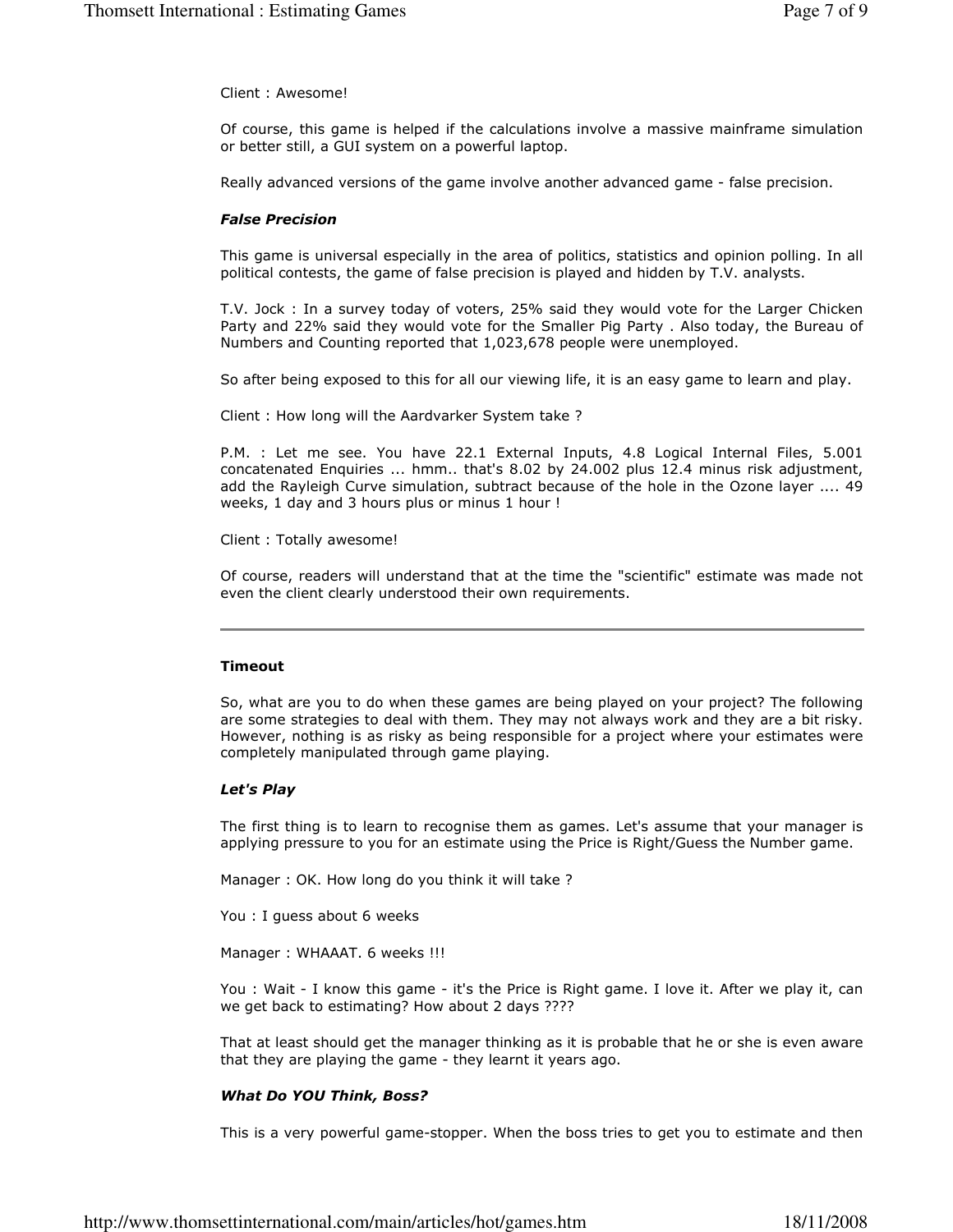begins playing games with your numbers simply ask the boss :

"Boss, what do you think is a reasonable estimate for the task?"

If they are game-playing, they'll back off because they do not want to say the number as that will mean they have now made a commitment.

## Blame Your Brain

This is a powerful but risky play which may save you in moments of desperation. I learnt this trick from our daughter who used to blame her brain for making her do naughty things. "Sorry, Dad, my brain made me dress the cat up in doll's clothes."

Boss : Stop all this stuff about not knowing. I order you to give me an estimate.

You : Boss, I'm sorry. My flesh is willing. My body wants to know but .. my brain just can't come up with any number. I'll have to get a new brain. Sorry.

Let's face it. They can fire your body but they can't fire your brain.

## Roll the Dice

This game stopper requires some props but gets the message across very quickly that your estimates are being made up.

Boss : Stop all this stuff about not knowing. I must have a number now.

You : No problemo, boss. Let me bring out my state-of-the-art Estimation Tool.

At this point, you get three dice and roll them on your desk.

You : It's going to take 13 , boss.

## Meltdown

This is another useful ploy that must be used sparingly otherwise you could end up ir hospital.

Boss : Stop all this stuff about not knowing. I must have a number now.

You : Boss, I'm not feelin' too well. CRASH

This is the sound you make as you fall off your chair or slump onto your table. The more dramatic the better.

It is obvious that this ploy will buy you more time.

## Just Say NO

The ultimate ploy against estimation games is to simply not play them.

When someone is pressuring you for an estimate try this:

You : Look. Right now I am not sure how long it will take. Just give me some time and I'll be able to get back to you with a much better estimate than the one you would get from me now.

In many cases, even a hour's delay will give you a chance to talk to your colleagues, get  $\varepsilon$ better understanding of what is required and some of the risks involved in delivering the